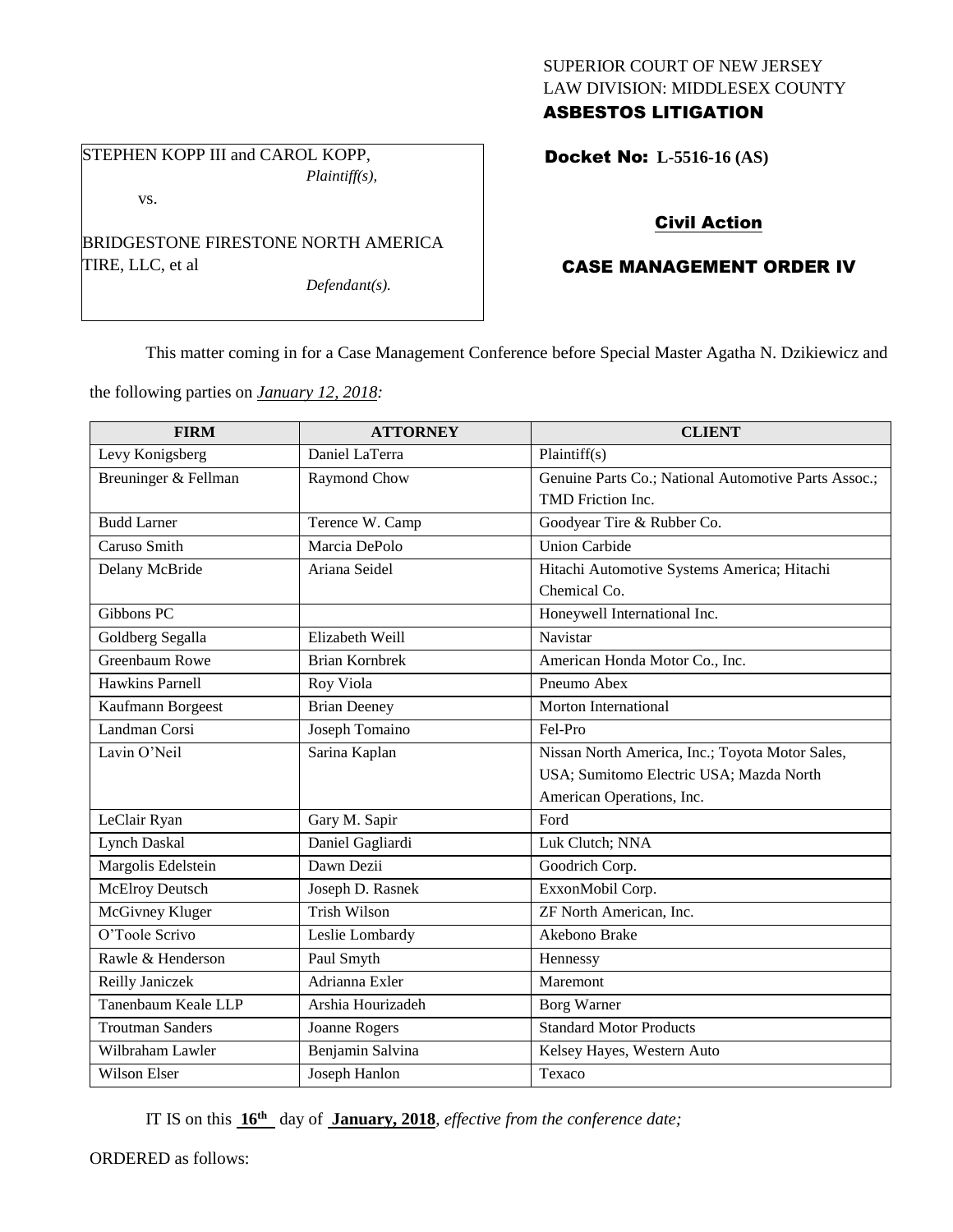Counsel receiving this Order through computerized electronic medium (E-Mail) shall be deemed by the court to have received a copy of the filed original court document. Any document served pursuant to this Order shall be deemed to be served by mail pursuant to *R*.1:5-2.

### **DISCOVERY**

- March 16, 2018 Fact discovery, including depositions, shall be completed by this date. Plaintiff's counsel shall contact the Special Master within one week of this deadline if all fact discovery is not completed.
- March 16, 2018 Depositions of corporate representatives shall be completed by this date.

#### **EARLY SETTLEMENT**

May 11, 2018 Settlement demands shall be served on all counsel and the Special Master by this date.

#### **SUMMARY JUDGMENT MOTION PRACTICE**

| May 11, 2018  | Plaintiff's counsel shall advise, in writing, of intent not to oppose motions by this date. |
|---------------|---------------------------------------------------------------------------------------------|
| May 25, 2018  | Summary judgment motions shall be filed no later than this date.                            |
| June 22, 2018 | Last return date for summary judgment motions.                                              |

#### **MEDICAL DEFENSE**

|  | April 30, 2018 | Plaintiff shall serve medical expert reports by this date. |
|--|----------------|------------------------------------------------------------|
|--|----------------|------------------------------------------------------------|

- April 30, 2018 Upon request by defense counsel, plaintiff is to arrange for the transfer of pathology specimens and x-rays, if any, by this date.
- September 28, 2018 Defendants shall identify its medical experts and serve medical reports, if any, by this date. In addition, defendants shall notify plaintiff's counsel (as well as all counsel of record) of a joinder in an expert medical defense by this date.

#### **LIABILITY EXPERT REPORTS**

July 31, 2018 Plaintiff shall identify its liability experts and serve liability expert reports or a certified expert statement by this date or waive any opportunity to rely on liability expert testimony.

September 28, 2018 Defendants shall identify its liability experts and serve liability expert reports, if any, by this date or waive any opportunity to rely on liability expert testimony.

#### **EXPERT DEPOSITIONS**

October 31, 2018 Expert depositions shall be completed by this date. To the extent that plaintiff and defendant generic experts have been deposed before, the parties seeking that deposition in this case must file an application before the Special Master and demonstrate the necessity for that deposition. To the extent possible, documents requested in a deposition notice directed to an expert shall be produced three days in advance of the expert deposition. The expert shall not be required to produce documents that are readily accessible in the public domain.

 $\_$  ,  $\_$  ,  $\_$  ,  $\_$  ,  $\_$  ,  $\_$  ,  $\_$  ,  $\_$  ,  $\_$  ,  $\_$  ,  $\_$  ,  $\_$  ,  $\_$  ,  $\_$  ,  $\_$  ,  $\_$  ,  $\_$  ,  $\_$  ,  $\_$  ,  $\_$  ,  $\_$  ,  $\_$  ,  $\_$  ,  $\_$  ,  $\_$  ,  $\_$  ,  $\_$  ,  $\_$  ,  $\_$  ,  $\_$  ,  $\_$  ,  $\_$  ,  $\_$  ,  $\_$  ,  $\_$  ,  $\_$  ,  $\_$  ,